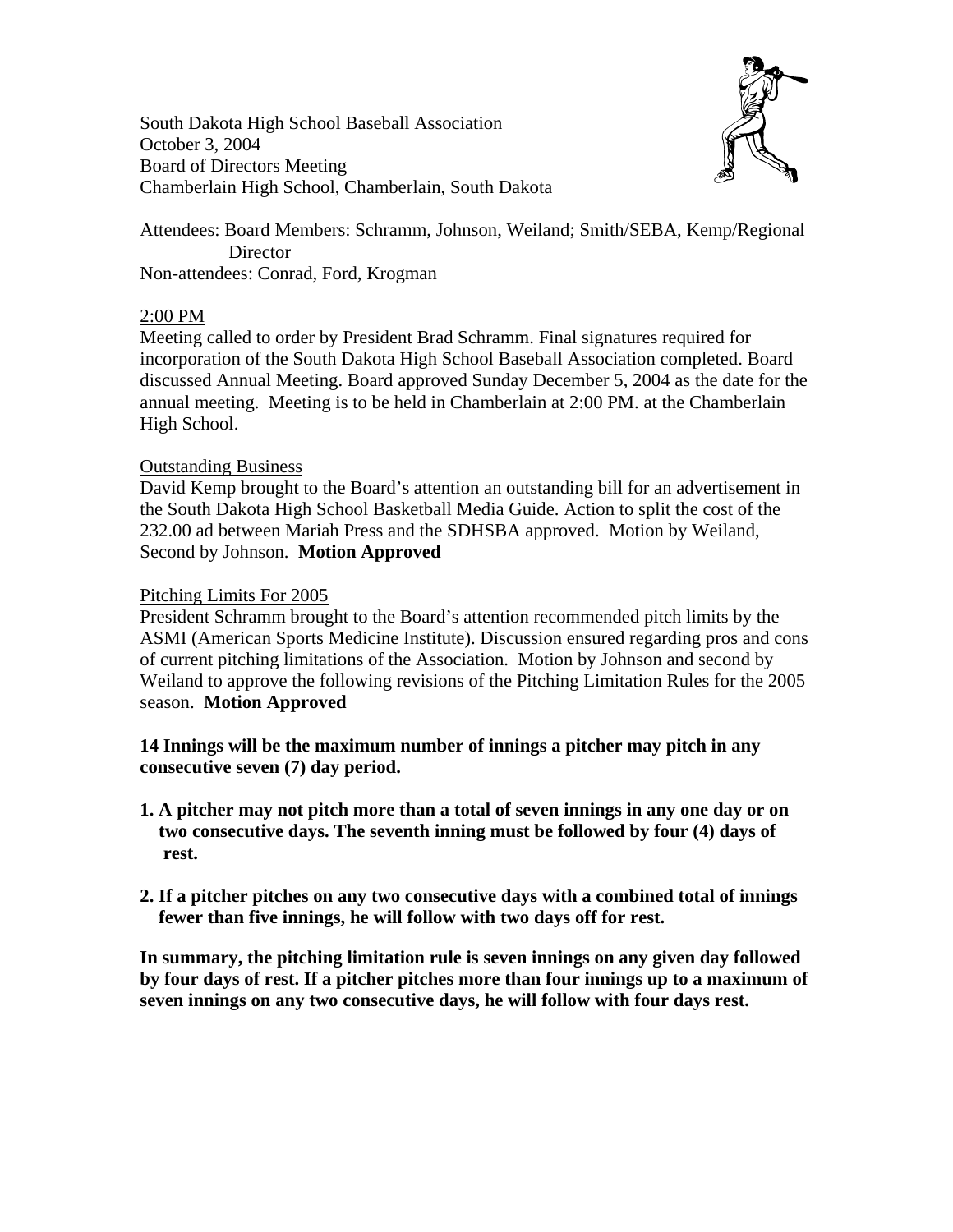#### Registration Deadlines

Board discussed registration/fee deadlines. Motion by Schramm second by Johnson to adopt the following deadlines:

Registration Deadline – December 1, 2004 Payment Deadline – January 1, 2005 Schedules In to Office – February 10, 2005 Rosters In to Office – March 31, 2005

## **Motion Approved**

## Membership Fees/Association Budget

Discussion held concerning fees, insurance, and other budgetary issues. Membership fees tabled until additional information is received by the Board as to Mariah Press bid to provide website for Association.

Review of All-Star Game and administrative expenses incurred by the Sioux Empire Baseball Association. Board agreed further discussion is required to ascertain potential administrative costs that will be incurred during the transfer of league authority prior to final construction and implementation of a budget.

Discussion centered as to the availability of the SEBA office for the Association headquarters. Board entertained the concept of the league office in Winner, SD. with administrative responsibilities of the Association contracted to local school personnel. Board agreed to continue to investigate possibility of Association headquarters in Winner.

## Regional Directors/Format

Board reviewed 2004 Regional format. Board agreed that regional assignments must be made prior to scheduling sessions and will be influenced by number of teams registering in 2005. Discussion continued as to pro/cons of regional directors. President Schramm will contact potential individuals as to their interest in serving as Regional Directors.

## Coaches Clinic

Lyle Smith Executive Director of SEBA provided the Board an update of the 2005 Coaches Clinic. Tentative speakers include: Rick Heller – UNI, Rob Fornaisere – Minnesota, Reggie Christiansen – SDSU, John Maganaro – Wayne State, Willie Sanchez – USF, Brett Chambers- Sioux Valley Wellness Center. Motion by Schramm approved by Weiland to have SEBA continue to organize and run the Association Clinic. **Motion Approved** 

Discussion continued as to the feasibility of providing a rules seminar/umpire clinic for coaches and umpires in conjunction with the clinic. Smith will continue to explore the addition of an umpire segment to the 2005 Clinic. Clinic date is set for January  $29<sup>th</sup>$  at the Ramkota Hotel in Sioux Falls, SD.